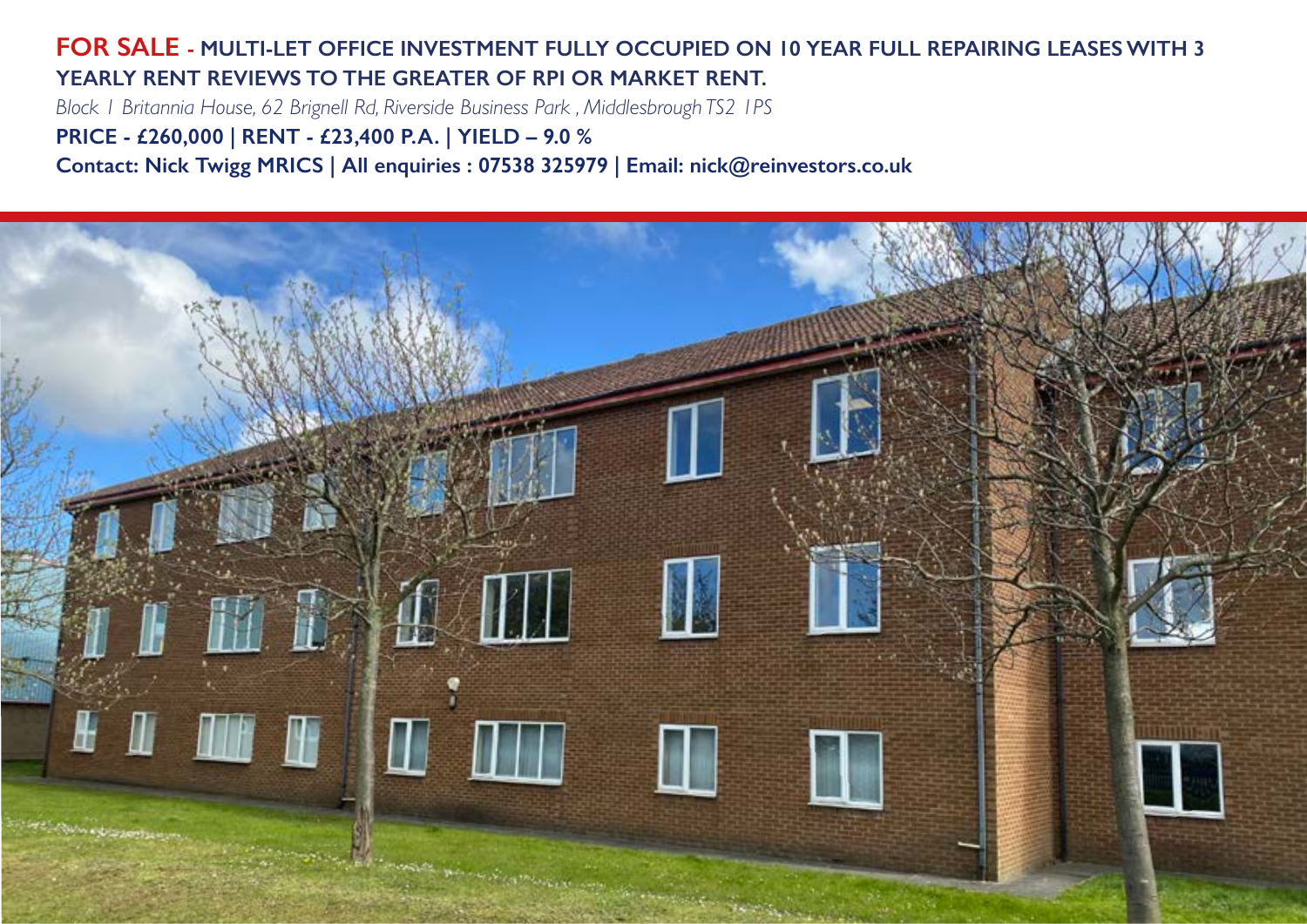# **LOCATION**

Middlesbrough is located in the Tees Valley region and was recently named one of the top 10 small Cities in Europe by the Financial Times. It has a growing population and a highly skilled workforce and many residents are employed within the area. The locality has recently undergone significant financial and infrastructure investment. In March 2021, as part of the Spring Budget, Tees Valley was announced as one of the first places to get Freeport status under the new Government policy to create Freeports across the country. Covering 4,500 acres, the Teesside Freeport is the largest in the UK. It will create more than 18,000 jobs and provide a £3.2billion boost to the local economy over the next five years. Riverside Business Park is set to benefit from this investment and recent developments include the TeesAMP attracting top tier sunrise industries, together with the town centre regeneration initiatives and a planned £35m investment into the station and local rail network. Britannia House is located on the well-established Riverside Park Industrial Estate immediately to the north of Middlesbrough town centre. The business park has a strong mix of office, light industrial and distribution units. The estate is well situated adjacent to the A66 and is approximately half a mile from the A19 York to Newcastle main arterial road. Middlesbrough Station is within a 5-minute drive and connects to London in 2 hrs 45 mins. Teesside International Airport is 11 miles to the west.

## **DESCRIPTION**

The property comprises a purpose-built office building providing accommodation over ground, first and second floors. It is constructed of traditional brick under a pitched tile roof. The office space has been decorated throughout with new carpets, suspended ceilings and male & female Wc's. There is ample free parking and good access to the nearby motorways, town centre, train station and bus station.

The estate is subject to a small service charge (payable by the occupational tenants) to ensure ongoing good estate management.

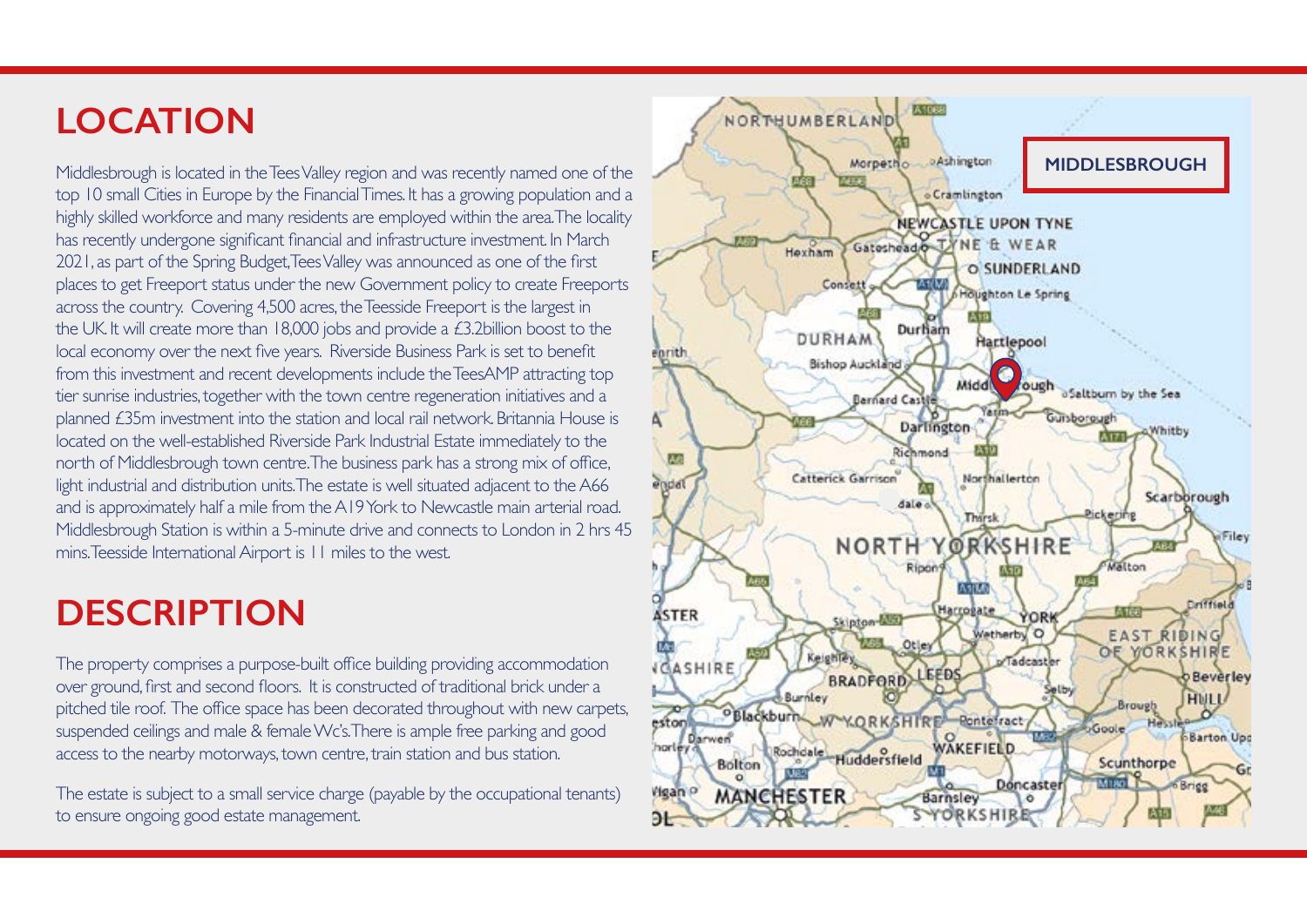## **TENURE**

The property is held on a 125 year lease from 31.03.1989 less three days at a peppercorn rent.

## **TENANCIES**

The property is let to 5 separate tenants on 10 year full repairing leases providing an annual income of £23,400. Each lease is due for review in each third year of the term to the greater of RPI or market rent. There is a tenant only break clause in the lease in the fifth year subject to the giving of 12 months prior notice. The property is let as follows:



| <b>Unit</b>  | Tenant                               | <b>Lease Date</b> | Lease           | <b>Rent</b> | <b>Rent Review</b> | <b>Break Option</b> |
|--------------|--------------------------------------|-------------------|-----------------|-------------|--------------------|---------------------|
|              | Kadhere Mohmmed                      | 25/03/2021        | $\overline{10}$ | £3,900      | 25/03/2024         | 25/03/2026          |
| 2&5          | <b>Sandmartin Financial Services</b> | 01/02/2019        | 10              | £7,800      | 01/02/2022         | 01/02/2024          |
|              | Aaron Simpson                        | 08/07/2020        | 10              | £3,900      | 08/07/2023         | 08/07/2025          |
|              | Lee Ramsbottom                       | 21/11/2019        | $\overline{10}$ | £3,900      | 21/11/2022         | 21/11/2024          |
| O            | <b>Ctees Ltd</b>                     | 28/02/2020        | 10              | £3,900      | 28/02/2023         | 28/02/2025          |
| <b>Total</b> |                                      |                   |                 | £23,400     |                    |                     |